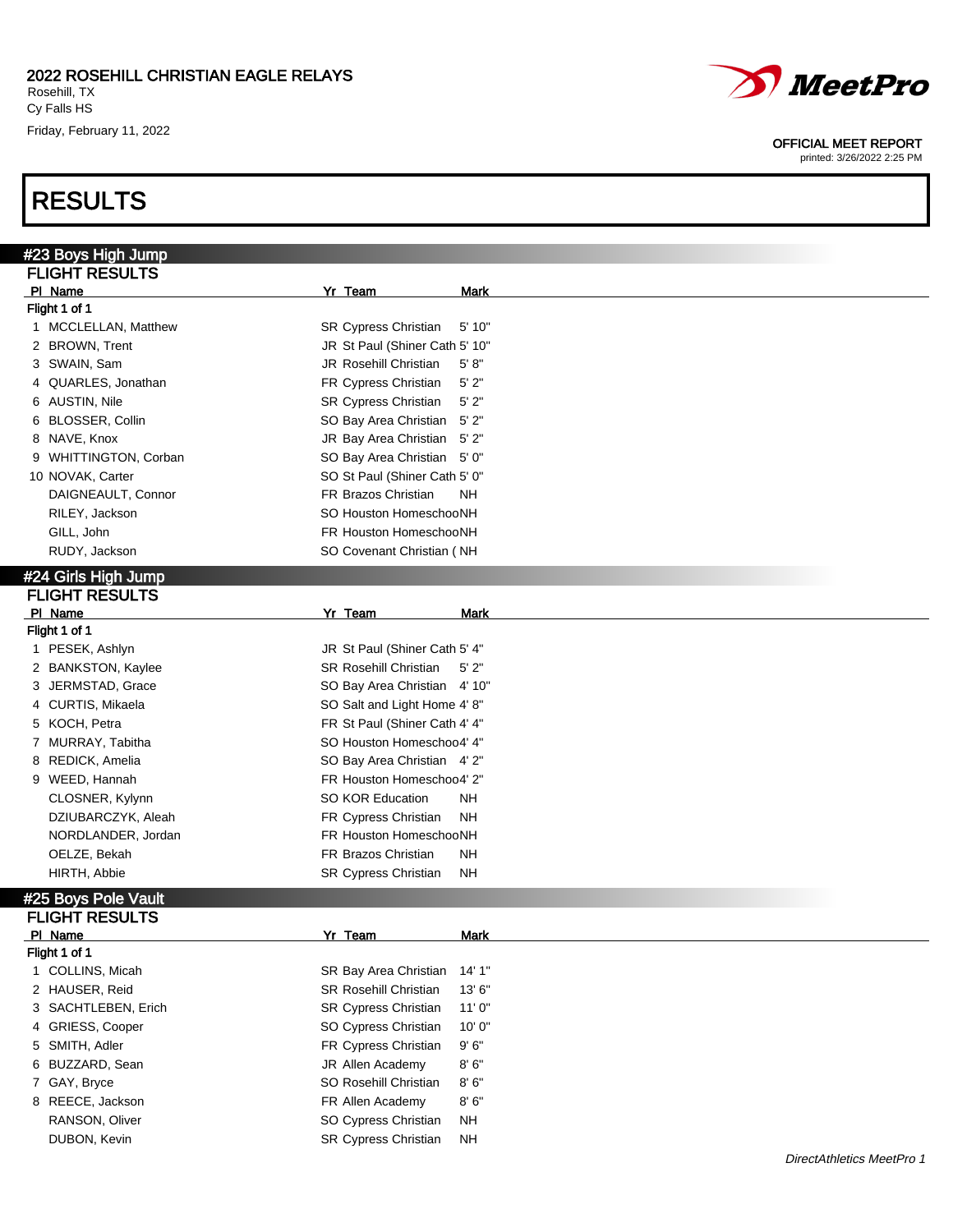

#### OFFICIAL MEET REPORT

|   | #25 Boys Pole Vault (cont'd)                |                                                      |                      |      |
|---|---------------------------------------------|------------------------------------------------------|----------------------|------|
|   | PI Name                                     | Yr Team                                              | <b>Mark</b>          |      |
|   | DUPONT, Kyle                                | JR Allen Academy                                     | <b>NH</b>            |      |
|   | #26 Girls Pole Vault                        |                                                      |                      |      |
|   | <b>FLIGHT RESULTS</b>                       |                                                      |                      |      |
|   | PI Name                                     | Yr Team                                              | <b>Mark</b>          |      |
|   | Flight 1 of 1                               |                                                      |                      |      |
|   | 1 ANDERSON, Amelia                          | <b>JR Allen Academy</b>                              | 9'0''                |      |
|   | 2 SWANTON, Sophia                           | SO Cypress Christian                                 | 8'6''                |      |
|   | 3 TEWELL, Elizabeth                         | <b>JR Rosehill Christian</b>                         | 8'0''                |      |
|   | 4 BUNTROCK, Thea                            | SO Rosehill Christian                                | 8'0''                |      |
|   | 5 JENKINS, Jaycee                           | SO Rosehill Christian                                | 7'0''                |      |
|   | TRIEU, Kacey                                | FR Cypress Christian                                 | ΝH                   |      |
|   |                                             |                                                      |                      |      |
|   | #27 Boys Long Jump<br><b>FLIGHT RESULTS</b> |                                                      |                      |      |
|   | PI Name                                     | Yr Team                                              | <b>Mark</b>          |      |
|   | Flight 1 of 3                               |                                                      |                      |      |
|   | 1 CAFFEY, Jackson                           | FR Brazos Christian                                  | 19' 9"               | (NW) |
|   | 2 RESURRECCION, Jackson                     | JR Houston Homeschoo18' 03/4                         |                      | (NW) |
|   | 3 BOYD, Andrew                              | SR Bay Area Christian 17' 33/4                       |                      | (NW) |
|   | 4 LAVIGNE, Michael                          | SR Cypress Christian                                 | 17'3''               | (NW) |
|   | 5 MUSTERMAN, Alan                           | JR Lifestyle Christian                               | 16' 11 $\frac{3}{4}$ | (NW) |
|   | 6 RESURRECCION, Justin                      | FR Houston Homeschoo16' 7 <sup>1</sup> /2            |                      | (NW) |
|   | 7 COLLIER, Lukas                            | FR Alpha Omega                                       | 16'7''               | (NW) |
|   | 8 LY-MCMURRAY, Rusty                        | FR Allen Academy                                     | $15' 4\frac{1}{2}$   | (NW) |
|   | BONNIN, Samuel                              | SO Salt and Light Home NM                            |                      |      |
|   | KELLY, Jo Jo                                | JR Salt and Light Home NM                            |                      |      |
|   | Flight 2 of 3                               |                                                      |                      |      |
|   | 1 RILEY, Jackson                            | SO Houston Homeschoo17' 91/2                         |                      | (NW) |
|   | 2 MORRISON, Ian                             | JR Frassati Catholic                                 | 17'5''               | (NW) |
|   | 3 ADAMS, Sean                               | SO Covenant Christian (17' 03/4                      |                      | (NW) |
|   | 4 KHURI, Gregory                            | JR Briarwood                                         | 16' 6''              | (NW) |
|   | 5 STEFFA, Zach                              | FR Alpha Omega                                       | 16'5''               | (NW) |
|   | 6 RASMUSSEN, Ethan                          | SO Bay Area Christian 16' 43/4                       |                      | (NW) |
| 7 | TEXIDOR, Isaac                              | SO Covenant Christian (16' 2 <sup>1</sup> /2         |                      | (NW) |
|   | 8 NOVAK, Carter                             | SO St Paul (Shiner Cath 15' 4 <sup>1/4</sup>         |                      | (NW) |
|   | 9 YOUNGBLOOD, Andrew                        | FR Brazos Christian                                  | 15'3'' <sub>4</sub>  | (NW) |
|   | 10 GUZMAN, Pablo                            | SO Frassati Catholic                                 | 14' 5''              | (NW) |
|   |                                             | JR Briarwood                                         | <b>NM</b>            |      |
|   | STEAD, Findlay<br>Flight 3 of 3             |                                                      |                      |      |
|   |                                             | SO Cypress Christian                                 | 19' 9"               | (NW) |
|   | 1 JOHNSON, Brody<br>2 BURTIN, Ryan          | JR Brazos Christian                                  | 19'6"                | (NW) |
|   |                                             |                                                      |                      | (NW) |
|   | 3 MCCLELLAN, Matthew<br>4 SLABIC, Michael   | SR Cypress Christian                                 | 19' 3"<br>19' 1"     | (NW) |
|   |                                             | SR Cypress Christian<br>JR Fort Bend Christian 18'8" |                      | (NW) |
| 5 | WILLIAMS, Ethan                             |                                                      |                      | (NW) |
|   | 6 IVERSON, Elijah                           | SR Covenant Christian (18' 4"                        |                      | (NW) |
|   | 7 BARNES, Wesley                            | SR Bay Area Christian 17' 8"                         |                      | (NW) |
|   | 8 BURKHALTER, Seth                          | JR Alpha Omega                                       | 17' 4"               |      |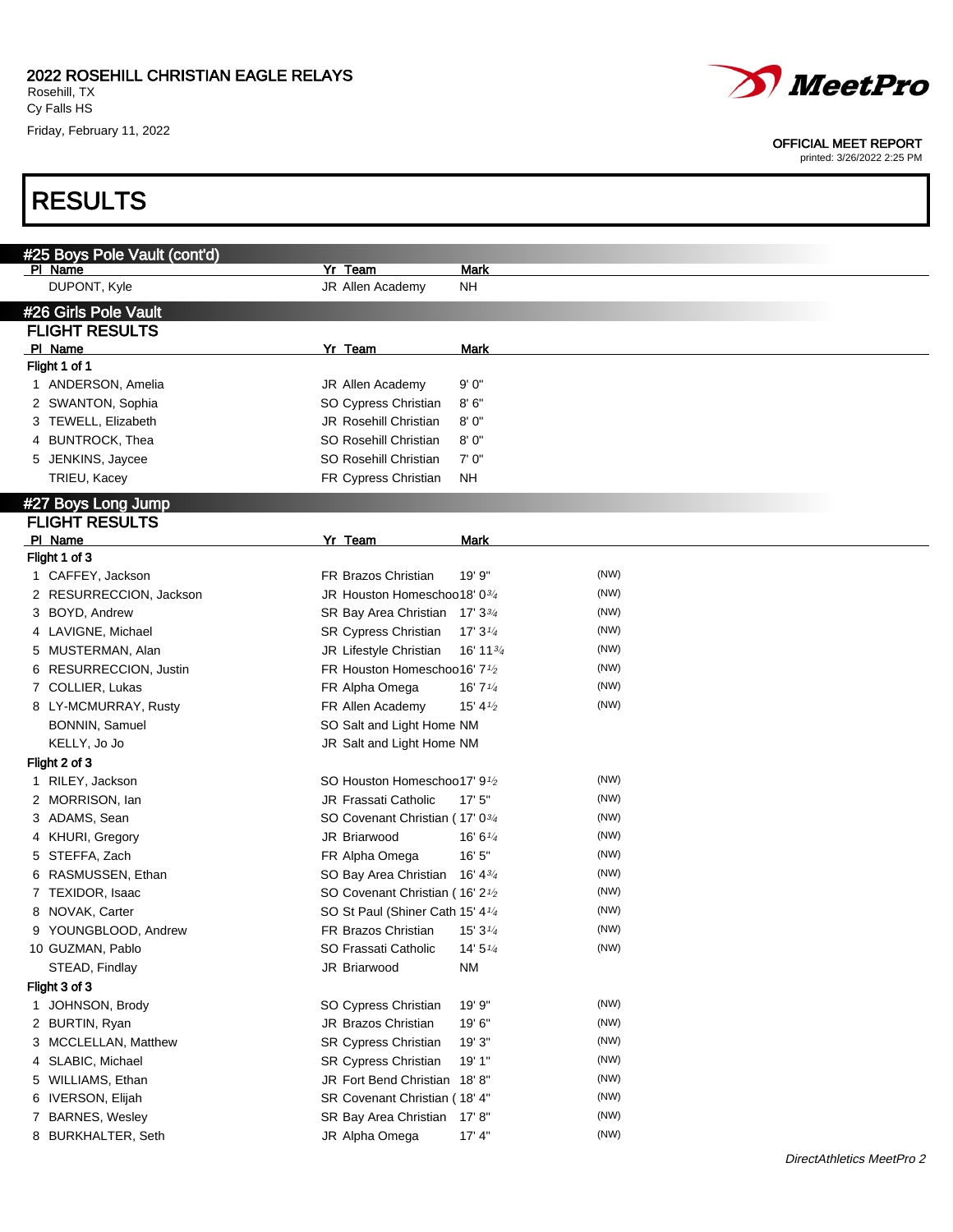### RESULTS

| <i><b><i>D</i></b> MeetPro</i>                            |
|-----------------------------------------------------------|
| <b>OFFICIAL MEET REPORT</b><br>printed: 3/26/2022 2:25 PM |
|                                                           |

| #27 Boys Long Jump (cont'd)<br>Yr Team<br><b>Mark</b><br>PI Name<br>SO Frassati Catholic<br>SPURLIN, Raleigh<br><b>NM</b><br>RIPPY, Blake<br><b>FR Rosehill Christian</b><br><b>NM</b><br>YOUNG, Jalen<br>SR Cypress Christian<br><b>NM</b><br>#28 Girls Long Jump<br><b>FLIGHT RESULTS</b><br>Yr Team<br>PI Name<br><b>Mark</b><br>Flight 1 of 2<br>(NW)<br>1 BONNECAZE, Caroline<br>SO Bay Area Christian<br>14' $7\frac{1}{2}$<br>(NW)<br>SO Cypress Christian<br>13' 6"<br>2 SLABIC, Alex (Alexandra)<br>(NW)<br>3 GAY, Leinaya<br>FR Alpha Omega<br>12' $9\frac{1}{2}$<br>(NW)<br>4 PESEK, Avery<br>FR St Paul (Shiner Cath 12' 8 <sup>1</sup> /2<br>(NW)<br>5 BROWN, Olivia<br><b>SR Lifestyle Christian</b><br>12' 5'<br>(NW)<br>6 LA COMPTE, Caroline<br>The Connection<br>11'11"<br>(NW)<br>7 EDWARDS, Katlyn<br>SO Rosehill Christian<br>11'6'2<br>(NW)<br>8 HOLMAN, Faith<br>JR Lifestyle Christian<br>$11'5^{3/4}$<br>(NW)<br>11' $2\frac{1}{2}$<br>9 CASTIGLIONE, Bethanne<br><b>SR Briarwood</b><br>(NW)<br>10 ROBERTS, Audrey<br>SO Covenant Christian (10'11"<br>(NW)<br>11 GRIFFIS, Addyson<br>FR Lifestyle Christian<br>10' $2\frac{1}{2}$<br>(NW)<br>SO Salt and Light Home 10' 1 <sup>1</sup> /2<br>12 BAILEY, Aryana<br>SO KOR Education<br><b>NM</b><br>CLOSNER, Kylynn<br>Flight 2 of 2<br>(NW)<br>SO Rosehill Christian<br>16' 4"<br>1 FREEMAN, Mercy<br>(NW)<br>SO St Paul (Shiner Cath 15' 23/4<br>2 CERNY, Brooke<br>(NW)<br>3 WAGNER, Rebecca<br>SR St Paul (Shiner Cath 14' 9 <sup>1/4</sup><br>(NW)<br>4 DUNSTER, Hannah<br>FR Alpha Omega<br>14'3'2<br>(NW)<br>5 BEDMINSTER, Shea<br>SR Fort Bend Christian 14' 3 <sup>1/4</sup><br>(NW)<br>6 FOWLER, Madison<br>14' 1 $\frac{1}{4}$<br>SO Cypress Christian<br>(NW)<br>7 SWANTON, Sophia<br>SO Cypress Christian<br>14' $0\frac{1}{2}$<br>(NW)<br>8 OELZE, Bekah<br>FR Brazos Christian<br>13' $9\frac{1}{2}$<br>9 NIñO, Ava<br>(NW)<br>SO Alpha Omega<br>13' 9"<br>(NW)<br>10 DAWSON, Olivia<br>SO Allen Academy<br>13' 6''<br>(NW)<br>11 POTTS, Briley<br>SO Rosehill Christian<br>$12'$ 5 $\frac{3}{4}$<br>WEBBER, Sarah<br>JR Fort Bend Christian<br><b>NM</b><br>HIRTH, Abbie<br><b>SR Cypress Christian</b><br><b>NM</b><br>#29 Boys Triple Jump<br><b>FLIGHT RESULTS</b><br>PI Name<br>Yr Team<br><b>Mark</b><br>Flight 1 of 1<br>(NW)<br>1 MCCLELLAN, Matthew<br>40' 7"<br><b>SR Cypress Christian</b><br>(NW)<br>40' 6"<br>2 LANDRUM, Max<br><b>JR Cypress Christian</b> |  |  |  |
|-------------------------------------------------------------------------------------------------------------------------------------------------------------------------------------------------------------------------------------------------------------------------------------------------------------------------------------------------------------------------------------------------------------------------------------------------------------------------------------------------------------------------------------------------------------------------------------------------------------------------------------------------------------------------------------------------------------------------------------------------------------------------------------------------------------------------------------------------------------------------------------------------------------------------------------------------------------------------------------------------------------------------------------------------------------------------------------------------------------------------------------------------------------------------------------------------------------------------------------------------------------------------------------------------------------------------------------------------------------------------------------------------------------------------------------------------------------------------------------------------------------------------------------------------------------------------------------------------------------------------------------------------------------------------------------------------------------------------------------------------------------------------------------------------------------------------------------------------------------------------------------------------------------------------------------------------------------------------------------------------------------------------------------------------------------------------------------------------------------------------------------------------------------------------------------------------------------------------------------------------------------------------------------------------------------------------------------------------------------------------------------------------------------------------------------------------------------------|--|--|--|
|                                                                                                                                                                                                                                                                                                                                                                                                                                                                                                                                                                                                                                                                                                                                                                                                                                                                                                                                                                                                                                                                                                                                                                                                                                                                                                                                                                                                                                                                                                                                                                                                                                                                                                                                                                                                                                                                                                                                                                                                                                                                                                                                                                                                                                                                                                                                                                                                                                                                   |  |  |  |
|                                                                                                                                                                                                                                                                                                                                                                                                                                                                                                                                                                                                                                                                                                                                                                                                                                                                                                                                                                                                                                                                                                                                                                                                                                                                                                                                                                                                                                                                                                                                                                                                                                                                                                                                                                                                                                                                                                                                                                                                                                                                                                                                                                                                                                                                                                                                                                                                                                                                   |  |  |  |
|                                                                                                                                                                                                                                                                                                                                                                                                                                                                                                                                                                                                                                                                                                                                                                                                                                                                                                                                                                                                                                                                                                                                                                                                                                                                                                                                                                                                                                                                                                                                                                                                                                                                                                                                                                                                                                                                                                                                                                                                                                                                                                                                                                                                                                                                                                                                                                                                                                                                   |  |  |  |
|                                                                                                                                                                                                                                                                                                                                                                                                                                                                                                                                                                                                                                                                                                                                                                                                                                                                                                                                                                                                                                                                                                                                                                                                                                                                                                                                                                                                                                                                                                                                                                                                                                                                                                                                                                                                                                                                                                                                                                                                                                                                                                                                                                                                                                                                                                                                                                                                                                                                   |  |  |  |
|                                                                                                                                                                                                                                                                                                                                                                                                                                                                                                                                                                                                                                                                                                                                                                                                                                                                                                                                                                                                                                                                                                                                                                                                                                                                                                                                                                                                                                                                                                                                                                                                                                                                                                                                                                                                                                                                                                                                                                                                                                                                                                                                                                                                                                                                                                                                                                                                                                                                   |  |  |  |
|                                                                                                                                                                                                                                                                                                                                                                                                                                                                                                                                                                                                                                                                                                                                                                                                                                                                                                                                                                                                                                                                                                                                                                                                                                                                                                                                                                                                                                                                                                                                                                                                                                                                                                                                                                                                                                                                                                                                                                                                                                                                                                                                                                                                                                                                                                                                                                                                                                                                   |  |  |  |
|                                                                                                                                                                                                                                                                                                                                                                                                                                                                                                                                                                                                                                                                                                                                                                                                                                                                                                                                                                                                                                                                                                                                                                                                                                                                                                                                                                                                                                                                                                                                                                                                                                                                                                                                                                                                                                                                                                                                                                                                                                                                                                                                                                                                                                                                                                                                                                                                                                                                   |  |  |  |
|                                                                                                                                                                                                                                                                                                                                                                                                                                                                                                                                                                                                                                                                                                                                                                                                                                                                                                                                                                                                                                                                                                                                                                                                                                                                                                                                                                                                                                                                                                                                                                                                                                                                                                                                                                                                                                                                                                                                                                                                                                                                                                                                                                                                                                                                                                                                                                                                                                                                   |  |  |  |
|                                                                                                                                                                                                                                                                                                                                                                                                                                                                                                                                                                                                                                                                                                                                                                                                                                                                                                                                                                                                                                                                                                                                                                                                                                                                                                                                                                                                                                                                                                                                                                                                                                                                                                                                                                                                                                                                                                                                                                                                                                                                                                                                                                                                                                                                                                                                                                                                                                                                   |  |  |  |
|                                                                                                                                                                                                                                                                                                                                                                                                                                                                                                                                                                                                                                                                                                                                                                                                                                                                                                                                                                                                                                                                                                                                                                                                                                                                                                                                                                                                                                                                                                                                                                                                                                                                                                                                                                                                                                                                                                                                                                                                                                                                                                                                                                                                                                                                                                                                                                                                                                                                   |  |  |  |
|                                                                                                                                                                                                                                                                                                                                                                                                                                                                                                                                                                                                                                                                                                                                                                                                                                                                                                                                                                                                                                                                                                                                                                                                                                                                                                                                                                                                                                                                                                                                                                                                                                                                                                                                                                                                                                                                                                                                                                                                                                                                                                                                                                                                                                                                                                                                                                                                                                                                   |  |  |  |
|                                                                                                                                                                                                                                                                                                                                                                                                                                                                                                                                                                                                                                                                                                                                                                                                                                                                                                                                                                                                                                                                                                                                                                                                                                                                                                                                                                                                                                                                                                                                                                                                                                                                                                                                                                                                                                                                                                                                                                                                                                                                                                                                                                                                                                                                                                                                                                                                                                                                   |  |  |  |
|                                                                                                                                                                                                                                                                                                                                                                                                                                                                                                                                                                                                                                                                                                                                                                                                                                                                                                                                                                                                                                                                                                                                                                                                                                                                                                                                                                                                                                                                                                                                                                                                                                                                                                                                                                                                                                                                                                                                                                                                                                                                                                                                                                                                                                                                                                                                                                                                                                                                   |  |  |  |
|                                                                                                                                                                                                                                                                                                                                                                                                                                                                                                                                                                                                                                                                                                                                                                                                                                                                                                                                                                                                                                                                                                                                                                                                                                                                                                                                                                                                                                                                                                                                                                                                                                                                                                                                                                                                                                                                                                                                                                                                                                                                                                                                                                                                                                                                                                                                                                                                                                                                   |  |  |  |
|                                                                                                                                                                                                                                                                                                                                                                                                                                                                                                                                                                                                                                                                                                                                                                                                                                                                                                                                                                                                                                                                                                                                                                                                                                                                                                                                                                                                                                                                                                                                                                                                                                                                                                                                                                                                                                                                                                                                                                                                                                                                                                                                                                                                                                                                                                                                                                                                                                                                   |  |  |  |
|                                                                                                                                                                                                                                                                                                                                                                                                                                                                                                                                                                                                                                                                                                                                                                                                                                                                                                                                                                                                                                                                                                                                                                                                                                                                                                                                                                                                                                                                                                                                                                                                                                                                                                                                                                                                                                                                                                                                                                                                                                                                                                                                                                                                                                                                                                                                                                                                                                                                   |  |  |  |
|                                                                                                                                                                                                                                                                                                                                                                                                                                                                                                                                                                                                                                                                                                                                                                                                                                                                                                                                                                                                                                                                                                                                                                                                                                                                                                                                                                                                                                                                                                                                                                                                                                                                                                                                                                                                                                                                                                                                                                                                                                                                                                                                                                                                                                                                                                                                                                                                                                                                   |  |  |  |
|                                                                                                                                                                                                                                                                                                                                                                                                                                                                                                                                                                                                                                                                                                                                                                                                                                                                                                                                                                                                                                                                                                                                                                                                                                                                                                                                                                                                                                                                                                                                                                                                                                                                                                                                                                                                                                                                                                                                                                                                                                                                                                                                                                                                                                                                                                                                                                                                                                                                   |  |  |  |
|                                                                                                                                                                                                                                                                                                                                                                                                                                                                                                                                                                                                                                                                                                                                                                                                                                                                                                                                                                                                                                                                                                                                                                                                                                                                                                                                                                                                                                                                                                                                                                                                                                                                                                                                                                                                                                                                                                                                                                                                                                                                                                                                                                                                                                                                                                                                                                                                                                                                   |  |  |  |
|                                                                                                                                                                                                                                                                                                                                                                                                                                                                                                                                                                                                                                                                                                                                                                                                                                                                                                                                                                                                                                                                                                                                                                                                                                                                                                                                                                                                                                                                                                                                                                                                                                                                                                                                                                                                                                                                                                                                                                                                                                                                                                                                                                                                                                                                                                                                                                                                                                                                   |  |  |  |
|                                                                                                                                                                                                                                                                                                                                                                                                                                                                                                                                                                                                                                                                                                                                                                                                                                                                                                                                                                                                                                                                                                                                                                                                                                                                                                                                                                                                                                                                                                                                                                                                                                                                                                                                                                                                                                                                                                                                                                                                                                                                                                                                                                                                                                                                                                                                                                                                                                                                   |  |  |  |
|                                                                                                                                                                                                                                                                                                                                                                                                                                                                                                                                                                                                                                                                                                                                                                                                                                                                                                                                                                                                                                                                                                                                                                                                                                                                                                                                                                                                                                                                                                                                                                                                                                                                                                                                                                                                                                                                                                                                                                                                                                                                                                                                                                                                                                                                                                                                                                                                                                                                   |  |  |  |
|                                                                                                                                                                                                                                                                                                                                                                                                                                                                                                                                                                                                                                                                                                                                                                                                                                                                                                                                                                                                                                                                                                                                                                                                                                                                                                                                                                                                                                                                                                                                                                                                                                                                                                                                                                                                                                                                                                                                                                                                                                                                                                                                                                                                                                                                                                                                                                                                                                                                   |  |  |  |
|                                                                                                                                                                                                                                                                                                                                                                                                                                                                                                                                                                                                                                                                                                                                                                                                                                                                                                                                                                                                                                                                                                                                                                                                                                                                                                                                                                                                                                                                                                                                                                                                                                                                                                                                                                                                                                                                                                                                                                                                                                                                                                                                                                                                                                                                                                                                                                                                                                                                   |  |  |  |
|                                                                                                                                                                                                                                                                                                                                                                                                                                                                                                                                                                                                                                                                                                                                                                                                                                                                                                                                                                                                                                                                                                                                                                                                                                                                                                                                                                                                                                                                                                                                                                                                                                                                                                                                                                                                                                                                                                                                                                                                                                                                                                                                                                                                                                                                                                                                                                                                                                                                   |  |  |  |
|                                                                                                                                                                                                                                                                                                                                                                                                                                                                                                                                                                                                                                                                                                                                                                                                                                                                                                                                                                                                                                                                                                                                                                                                                                                                                                                                                                                                                                                                                                                                                                                                                                                                                                                                                                                                                                                                                                                                                                                                                                                                                                                                                                                                                                                                                                                                                                                                                                                                   |  |  |  |
|                                                                                                                                                                                                                                                                                                                                                                                                                                                                                                                                                                                                                                                                                                                                                                                                                                                                                                                                                                                                                                                                                                                                                                                                                                                                                                                                                                                                                                                                                                                                                                                                                                                                                                                                                                                                                                                                                                                                                                                                                                                                                                                                                                                                                                                                                                                                                                                                                                                                   |  |  |  |
|                                                                                                                                                                                                                                                                                                                                                                                                                                                                                                                                                                                                                                                                                                                                                                                                                                                                                                                                                                                                                                                                                                                                                                                                                                                                                                                                                                                                                                                                                                                                                                                                                                                                                                                                                                                                                                                                                                                                                                                                                                                                                                                                                                                                                                                                                                                                                                                                                                                                   |  |  |  |
|                                                                                                                                                                                                                                                                                                                                                                                                                                                                                                                                                                                                                                                                                                                                                                                                                                                                                                                                                                                                                                                                                                                                                                                                                                                                                                                                                                                                                                                                                                                                                                                                                                                                                                                                                                                                                                                                                                                                                                                                                                                                                                                                                                                                                                                                                                                                                                                                                                                                   |  |  |  |
|                                                                                                                                                                                                                                                                                                                                                                                                                                                                                                                                                                                                                                                                                                                                                                                                                                                                                                                                                                                                                                                                                                                                                                                                                                                                                                                                                                                                                                                                                                                                                                                                                                                                                                                                                                                                                                                                                                                                                                                                                                                                                                                                                                                                                                                                                                                                                                                                                                                                   |  |  |  |
|                                                                                                                                                                                                                                                                                                                                                                                                                                                                                                                                                                                                                                                                                                                                                                                                                                                                                                                                                                                                                                                                                                                                                                                                                                                                                                                                                                                                                                                                                                                                                                                                                                                                                                                                                                                                                                                                                                                                                                                                                                                                                                                                                                                                                                                                                                                                                                                                                                                                   |  |  |  |
|                                                                                                                                                                                                                                                                                                                                                                                                                                                                                                                                                                                                                                                                                                                                                                                                                                                                                                                                                                                                                                                                                                                                                                                                                                                                                                                                                                                                                                                                                                                                                                                                                                                                                                                                                                                                                                                                                                                                                                                                                                                                                                                                                                                                                                                                                                                                                                                                                                                                   |  |  |  |
|                                                                                                                                                                                                                                                                                                                                                                                                                                                                                                                                                                                                                                                                                                                                                                                                                                                                                                                                                                                                                                                                                                                                                                                                                                                                                                                                                                                                                                                                                                                                                                                                                                                                                                                                                                                                                                                                                                                                                                                                                                                                                                                                                                                                                                                                                                                                                                                                                                                                   |  |  |  |
|                                                                                                                                                                                                                                                                                                                                                                                                                                                                                                                                                                                                                                                                                                                                                                                                                                                                                                                                                                                                                                                                                                                                                                                                                                                                                                                                                                                                                                                                                                                                                                                                                                                                                                                                                                                                                                                                                                                                                                                                                                                                                                                                                                                                                                                                                                                                                                                                                                                                   |  |  |  |
|                                                                                                                                                                                                                                                                                                                                                                                                                                                                                                                                                                                                                                                                                                                                                                                                                                                                                                                                                                                                                                                                                                                                                                                                                                                                                                                                                                                                                                                                                                                                                                                                                                                                                                                                                                                                                                                                                                                                                                                                                                                                                                                                                                                                                                                                                                                                                                                                                                                                   |  |  |  |
|                                                                                                                                                                                                                                                                                                                                                                                                                                                                                                                                                                                                                                                                                                                                                                                                                                                                                                                                                                                                                                                                                                                                                                                                                                                                                                                                                                                                                                                                                                                                                                                                                                                                                                                                                                                                                                                                                                                                                                                                                                                                                                                                                                                                                                                                                                                                                                                                                                                                   |  |  |  |
|                                                                                                                                                                                                                                                                                                                                                                                                                                                                                                                                                                                                                                                                                                                                                                                                                                                                                                                                                                                                                                                                                                                                                                                                                                                                                                                                                                                                                                                                                                                                                                                                                                                                                                                                                                                                                                                                                                                                                                                                                                                                                                                                                                                                                                                                                                                                                                                                                                                                   |  |  |  |
|                                                                                                                                                                                                                                                                                                                                                                                                                                                                                                                                                                                                                                                                                                                                                                                                                                                                                                                                                                                                                                                                                                                                                                                                                                                                                                                                                                                                                                                                                                                                                                                                                                                                                                                                                                                                                                                                                                                                                                                                                                                                                                                                                                                                                                                                                                                                                                                                                                                                   |  |  |  |
|                                                                                                                                                                                                                                                                                                                                                                                                                                                                                                                                                                                                                                                                                                                                                                                                                                                                                                                                                                                                                                                                                                                                                                                                                                                                                                                                                                                                                                                                                                                                                                                                                                                                                                                                                                                                                                                                                                                                                                                                                                                                                                                                                                                                                                                                                                                                                                                                                                                                   |  |  |  |
|                                                                                                                                                                                                                                                                                                                                                                                                                                                                                                                                                                                                                                                                                                                                                                                                                                                                                                                                                                                                                                                                                                                                                                                                                                                                                                                                                                                                                                                                                                                                                                                                                                                                                                                                                                                                                                                                                                                                                                                                                                                                                                                                                                                                                                                                                                                                                                                                                                                                   |  |  |  |
|                                                                                                                                                                                                                                                                                                                                                                                                                                                                                                                                                                                                                                                                                                                                                                                                                                                                                                                                                                                                                                                                                                                                                                                                                                                                                                                                                                                                                                                                                                                                                                                                                                                                                                                                                                                                                                                                                                                                                                                                                                                                                                                                                                                                                                                                                                                                                                                                                                                                   |  |  |  |
|                                                                                                                                                                                                                                                                                                                                                                                                                                                                                                                                                                                                                                                                                                                                                                                                                                                                                                                                                                                                                                                                                                                                                                                                                                                                                                                                                                                                                                                                                                                                                                                                                                                                                                                                                                                                                                                                                                                                                                                                                                                                                                                                                                                                                                                                                                                                                                                                                                                                   |  |  |  |

- 
- 
- 6 WITSCHONKE, Owen SO Cypress Christian 36' 6" (NW)
- 7 TEXIDOR, Isaac (NW) SO Covenant Christian (36' 4" (NW)
- 8 STEFFA, Zach **FR Alpha Omega** 35' 4" (NW)

(NW)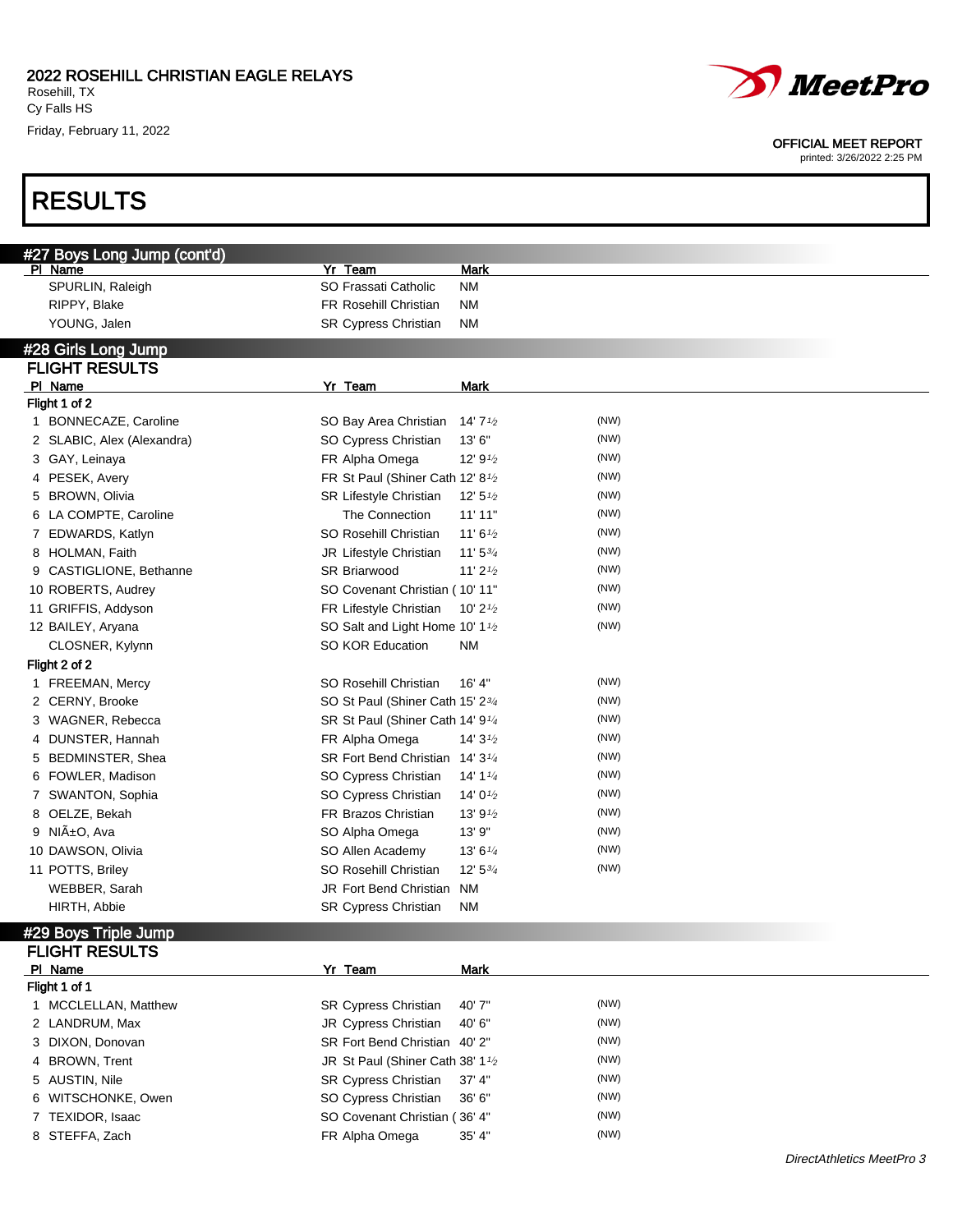Cy Falls HS Friday, February 11, 2022



#### OFFICIAL MEET REPORT

printed: 3/26/2022 2:25 PM

## RESULTS

| #29 Boys Triple Jump (cont'd)      |                                                           |                      |      |
|------------------------------------|-----------------------------------------------------------|----------------------|------|
| PI Name                            | Yr Team                                                   | <b>Mark</b>          |      |
| 9 WEEKS, Noah                      | SO Alpha Omega                                            | 34' 9"               | (NW) |
| 10 WHALEY, Joe                     | FR Briarwood                                              | 2'2"                 | (NW) |
| LAVIGNE, Michael                   | SR Cypress Christian                                      | <b>NM</b>            |      |
| LY-MCMURRAY, Rusty                 | FR Allen Academy                                          | <b>NM</b>            |      |
| RIPPY, Blake                       | FR Rosehill Christian                                     | <b>NM</b>            |      |
| WILLIAMS, Ethan                    | JR Fort Bend Christian NM                                 |                      |      |
| #30 Girls Triple Jump              |                                                           |                      |      |
| <b>FLIGHT RESULTS</b>              |                                                           |                      |      |
| PI Name                            | Yr Team                                                   | <b>Mark</b>          |      |
| Flight 1 of 1                      |                                                           |                      |      |
| 1 FREEMAN, Mercy                   | SO Rosehill Christian                                     | 33' 6"               | (NW) |
| 2 CERNY, Brooke                    | SO St Paul (Shiner Cath 31' 10"                           |                      | (NW) |
| 3 NIñO, Ava                        | SO Alpha Omega                                            | 31' 4"               | (NW) |
| 4 WAGNER, Rebecca                  | SR St Paul (Shiner Cath 31' 3 <sup>1</sup> / <sub>2</sub> |                      | (NW) |
| CULLISON, Faith<br>5               | SR Cypress Christian                                      | 30' 3"               | (NW) |
| FOWLER, Madison<br>6               | SO Cypress Christian                                      | 28' 4"               | (NW) |
| 7 PESEK, Dallyn                    | FR St Paul (Shiner Cath 28' 3 <sup>1/2</sup>              |                      | (NW) |
| GAY, Leinaya<br>8                  | FR Alpha Omega                                            | 28'0"                | (NW) |
| CUMMINS, London<br>9               | SO Lifestyle Christian                                    | 27' 6"               | (NW) |
| 10 DUNSTER, Hannah                 | FR Alpha Omega                                            | 25' 5'' <sub>2</sub> | (NW) |
| BAILEY, Aryana                     | SO Salt and Light Home NM                                 |                      |      |
| WILLIAMS, Makayla                  | SR Cypress Christian                                      | <b>NM</b>            |      |
| CHAPA, Trinity                     | JR Allen Academy                                          | <b>NM</b>            |      |
| #31 Boys Shot Put                  |                                                           |                      |      |
| <b>FLIGHT RESULTS</b>              |                                                           |                      |      |
| PI Name                            | Yr Team                                                   | <b>Mark</b>          |      |
| Flight 1 of 5                      |                                                           |                      |      |
| 1 CASSIDY, Joseph                  | Houston Homeschoo36' 5"                                   |                      |      |
| 2 HILL, Max                        | JR Faith West Academy 34' 8"                              |                      |      |
| 3 PETTY, Jackson                   | JR Allen Academy                                          | 34' 4"               |      |
| 4 AGUILAR, Aizik                   | JR Faith West Academy 32' 5"                              |                      |      |
| 5 RAYFORD, Thomas                  | FR Allen Academy                                          | 32' 1"               |      |
| 6 NGYUEN, Jon                      | JR Allen Academy                                          | 30' 5"               |      |
| 7 DOYLE, Case                      | JR Salt and Light Home 23' 1"                             |                      |      |
| 8 MCCORMICK, Eymon                 | JR Briarwood                                              | 22'9'2               |      |
| 9 GISLASSON, jacob                 | Houston Homeschoo22' 7"                                   |                      |      |
| 10 REID, Lucas                     | JR Calvary Baptist - Co 19' 4 <sup>1</sup> / <sub>2</sub> |                      |      |
| 11 LECOMPTE, Christopher           | JR The Connection                                         | 18' 9"               |      |
| 12 BOYLES, Colin                   | SO Salt and Light Home 18' 7"                             |                      |      |
| Flight 2 of 5                      |                                                           |                      |      |
| 1 BRINK, Jonah                     | JR Covenant Christian (30' 7 <sup>1</sup> /2              |                      |      |
| 2 HESS, Max                        | SO Bay Area Christian 30' 6 <sup>1</sup> / <sub>2</sub>   |                      |      |
| 3 STRATTON, Luke                   | SO Providence Classical29' 8"                             |                      |      |
| 4 DUDLEY, Jack                     |                                                           |                      |      |
|                                    | SO Bay Area Christian 27' 9"                              |                      |      |
|                                    |                                                           | 27' 8"               |      |
| 5 GUTHRIE, Cody<br>6 WHALEY, James | SR Lifestyle Christian<br>FR Briarwood                    | 26' 11"              |      |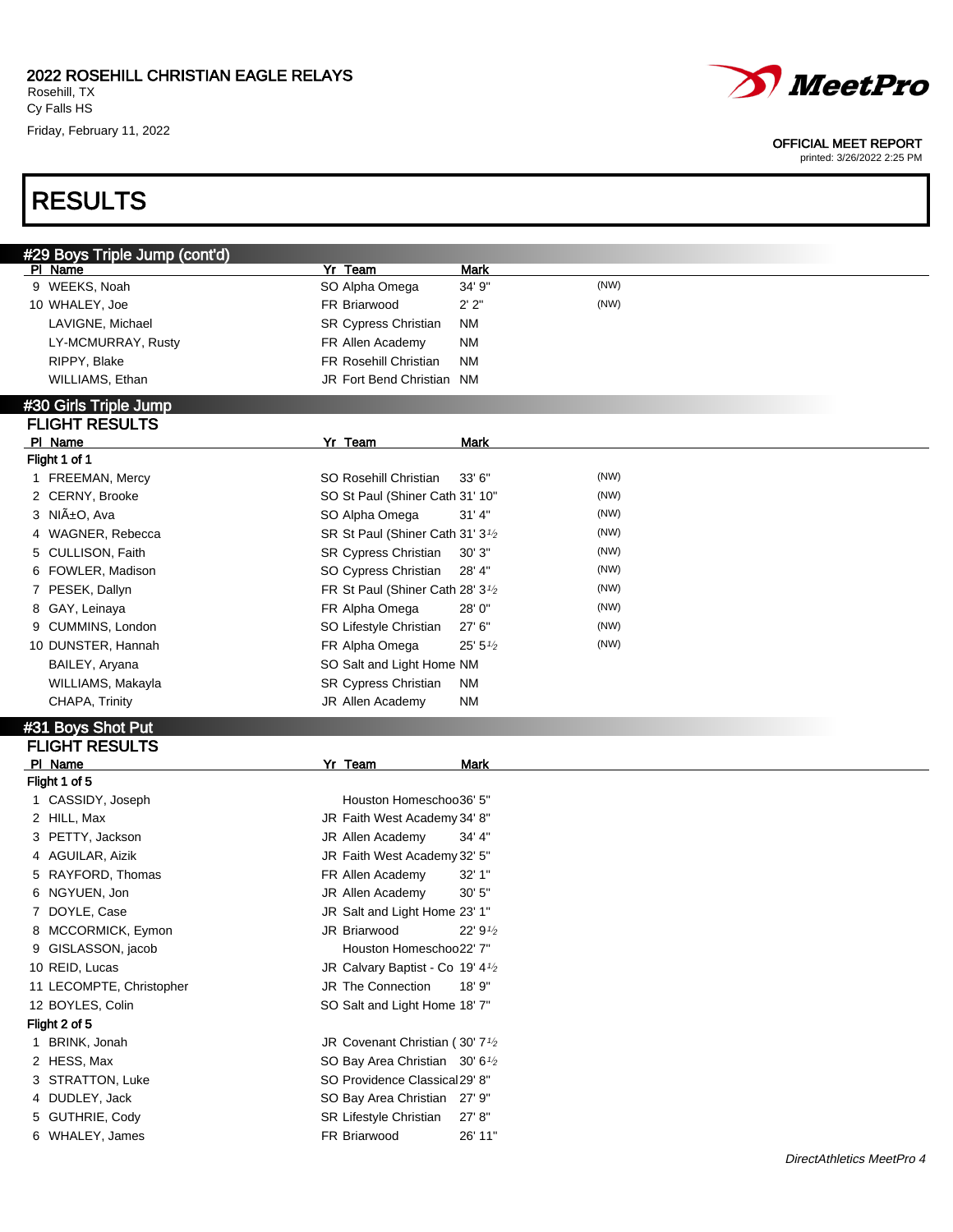### 2022 ROSEHILL CHRISTIAN EAGLE RELAYS

Rosehill, TX Cy Falls HS Friday, February 11, 2022

## RESULTS



#### OFFICIAL MEET REPORT

printed: 3/26/2022 2:25 PM

| #31 Boys Shot Put (cont'd) | Yr Team                                                               | <b>Mark</b> |
|----------------------------|-----------------------------------------------------------------------|-------------|
| PI Name<br>7 DAVIES, Rhys  | FR Briarwood                                                          | 24' 91/2    |
| 8 BUONINCONTRI, Vincenzo   | SO Houston Homeschoo23' 101/2                                         |             |
| 9 ADAMS, Randall           |                                                                       |             |
| 10 SMITH, Rowan            | FR Calvary Baptist - Co 23' 6 <sup>1</sup> /2<br>FR Cypress Christian | 22' 9"      |
|                            |                                                                       |             |
| 11 HARRISON, Sam           | JR Covenant Christian (22' 1"                                         |             |
| PHILLIPS, Flavil           | SO Founders Christian NM                                              |             |
| Flight 3 of 5              |                                                                       |             |
| 1 OWEN, Andrew             | SO Cypress Christian                                                  | 36' 0"      |
| 2 BRINK, Haddon            | JR Providence Classical 35' 3"                                        |             |
| 3 MAREK, Cameron           | SR Alpha Omega                                                        | 34' 8"      |
| 4 DUPU, Alex               | JR Providence Classical 33' 11"                                       |             |
| 5 RANDALL, Ryan            | <b>SR Cypress Christian</b>                                           | 33' 10"     |
| 6 SLABIC, Christian        | JR Cypress Christian                                                  | 33' 5"      |
| 7 RUTLEDGE, Ethan          | SO Alpha Omega                                                        | 33'3'       |
| 8 FOSHEE, Rhett            | FR Alpha Omega                                                        | 32' 9"      |
| 9 ZUBER, Jalon             | JR Fort Bend Christian                                                | 31' 11"     |
| 10 WHILES, Wilson          | JR Fort Bend Christian 31'6 <sup>1</sup> /2                           |             |
| 11 TILLERY, Ben            | FR Brazos Christian                                                   | 31'3'2      |
| 12 POTTS, JD               | SO Cypress Christian                                                  | 30' 8''     |
| Flight 4 of 5              |                                                                       |             |
| 1 BUSCH, Jackson           | <b>SR Rosehill Christian</b>                                          | 54' 21/2    |
| 2 SWAIN, Sam               | JR Rosehill Christian                                                 | 48' 91/2    |
| 3 TWYFORD, Joseph          | JR St Paul (Shiner Cath 46' 4"                                        |             |
| 4 DUCKSWORTH, Ivan         | SO Fort Bend Christian 41' 10"                                        |             |
| 5 SINK, Kade               | JR Bay Area Christian 40' 9"                                          |             |
| 6 PETERS, Elliott          | JR St Paul (Shiner Cath 38' 9 <sup>1</sup> /2                         |             |
| 7 RAUCH, Jacob             | SO Cypress Christian                                                  | 38'8"       |
| 8 HIGGINBOTHAM, Curtis     | <b>SR Rosehill Christian</b>                                          | 36' 2"      |
| 9 SEIBERT, Jacob           | JR St Paul (Shiner Cath 34' 11"                                       |             |
| <b>BROWN, Carson</b>       | SO Brazos Christian                                                   | <b>NM</b>   |
| CUNNINGHAM, Daniel         | SO Salt and Light Home NM                                             |             |
| SPEARS, Parker             | SO Brazos Christian                                                   | <b>NM</b>   |
| Flight 5 of 5              |                                                                       |             |
| 1 R, Raymond               | Rosehill Christian                                                    | 37' 8"      |
|                            |                                                                       |             |
| #32 Girls Shot Put         |                                                                       |             |
| <b>FLIGHT RESULTS</b>      |                                                                       |             |
| PI Name                    | Yr Team                                                               | Mark        |
| Flight 1 of 2              |                                                                       |             |
| 1 PELLERIN, Angelica       | SR Houston Homeschoo26' 11"                                           |             |

2 KELLY, Rebecca **JR** Salt and Light Home 25' 0" 3 PATEL, Rhea FR St Paul (Shiner Cath 24' 9"

- 
- 
- 
- 
- 8 NILSON, Katelyn **FR Lifestyle Christian** 17' 7"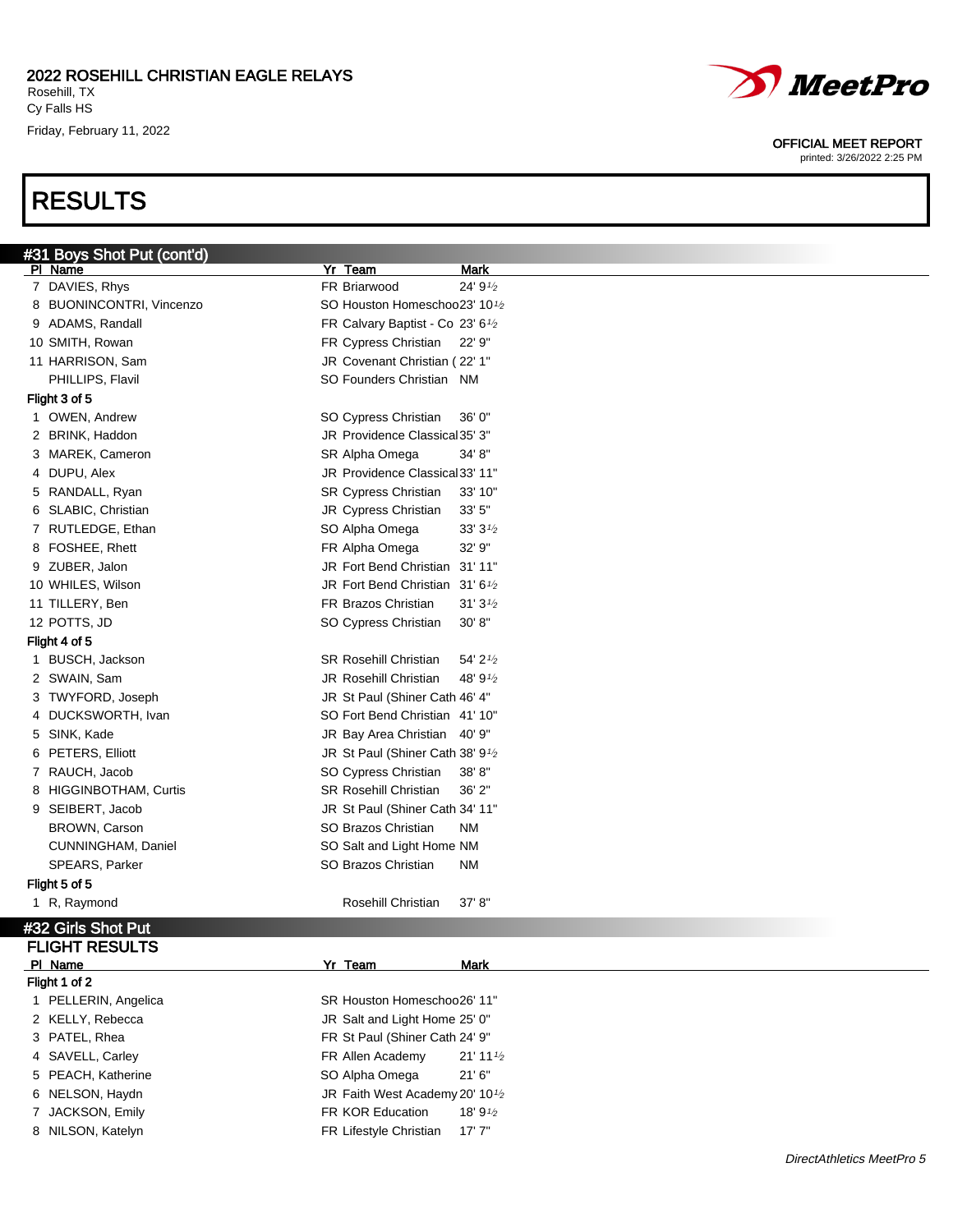Friday, February 11, 2022

## RESULTS



#### OFFICIAL MEET REPORT

| #32 Girls Shot Put (cont'd)<br>PI Name | Yr Team<br><b>Mark</b>                                    |
|----------------------------------------|-----------------------------------------------------------|
| 9 BAILEY, Aryana                       | SO Salt and Light Home 17' 3"                             |
| WEBBER, Sarah                          | JR Fort Bend Christian NM                                 |
| <b>BURGESS, Allison</b>                | SO Faith West Academy NM                                  |
| ALI, Ihdaa                             | FR Allen Academy<br>NM                                    |
| PAINTER, Katherine                     |                                                           |
| Flight 2 of 2                          | SO Salt and Light Home NM                                 |
|                                        |                                                           |
| 1 VAN DYK, Mariana                     | SO Cypress Christian<br>35' 4"                            |
| 2 DAVIS, Skylar                        | FR Cypress Christian<br>32' 11"                           |
| 3 EHRIG, Kate                          | SR St Paul (Shiner Cath 30' 10 <sup>1</sup> /2            |
| 4 MACHART, Faith                       | SO St Paul (Shiner Cath 28' 6"                            |
| 5 CARPENTER, Evyn                      | JR Fort Bend Christian 27' 3"                             |
| MONROE, Jewel<br>6                     | SO Fort Bend Christian 26' 10 <sup>1</sup> / <sub>2</sub> |
| <b>BANKSTON, Kaylee</b><br>7           | <b>SR Rosehill Christian</b><br>26' 1"                    |
| 8 FISHER, Anna                         | <b>JR Rosehill Christian</b><br>23' 11"                   |
| 9 FRANSEN, Audrey                      | FR Cypress Christian<br>$23' 1\frac{1}{2}$                |
| 10 FRIEDEL, Katie                      | <b>JR Rosehill Christian</b><br>21' 8''                   |
| 11 GREER, Kailey                       | 21'7''<br>FR Alpha Omega                                  |
| 12 WARREN, Katy                        | SR Briarwood<br>21'0''                                    |
| 13 TETER, Kaylee                       | SO Houston Homeschoo16' 9"                                |
| 14 DALE, Maleah                        | SO Calvary Baptist - Co 16' 2"                            |
| #33 Boys Discus                        |                                                           |
| <b>FLIGHT RESULTS</b>                  |                                                           |
| PI Name                                | Yr Team<br><b>Mark</b>                                    |
| Flight 1 of 5                          |                                                           |
|                                        |                                                           |
|                                        |                                                           |
| 1 HILL, Max                            | JR Faith West Academy 112' 5 <sup>1</sup> /2              |
| 2 SINK, Kade                           | JR Bay Area Christian 97' 10"                             |
| 3 AGUILAR, Aizik                       | JR Faith West Academy 92' 7"                              |
| 4 NGYUEN, Jon                          | JR Allen Academy<br>$80' 10\frac{1}{2}$                   |
| 5 BARROW, lan                          | FR Cypress Christian<br>74'8"                             |
| 6 LECOMPTE, Christopher                | JR The Connection<br>68'0"                                |
| 7 DOYLE, Case                          | JR Salt and Light Home 64' 10 <sup>1</sup> / <sub>2</sub> |
| 8 RAYFORD, Thomas                      | FR Allen Academy<br>61' 11"                               |
| BROWN, Carson                          | SO Brazos Christian<br><b>NM</b>                          |
| Flight 2 of 5                          |                                                           |
| 1 IVERSON, Elijah                      | SR Covenant Christian (86'8"                              |
| 2 PETTY, Jackson                       | JR Allen Academy<br>79' 5"                                |
| 3 HOFFZIMMER, Philipp                  | FR Alpha Omega<br>77' 3"                                  |
| 4 BUONINCONTRI, Vincenzo               | SO Houston Homeschoo69' 3"                                |
| 5 REID, Lucas                          | JR Calvary Baptist - Co 68' 0"                            |
| O'CONNOR, Steven<br>6                  | JR Lifestyle Christian 54' 7"                             |
| 7 ADAMS, Randall                       | FR Calvary Baptist - Co 53' 1"                            |
| 8 BOYLES, Colin                        | SO Salt and Light Home 48' 9"                             |
| 9 MCCORMICK, Eymon                     | JR Briarwood<br>43' 1"                                    |
| GUTHRIE, Christian                     | SR Lifestyle Christian<br><b>NM</b>                       |
| Flight 3 of 5                          |                                                           |
| 1 BRINK, Jonah                         | JR Covenant Christian (96' 1"                             |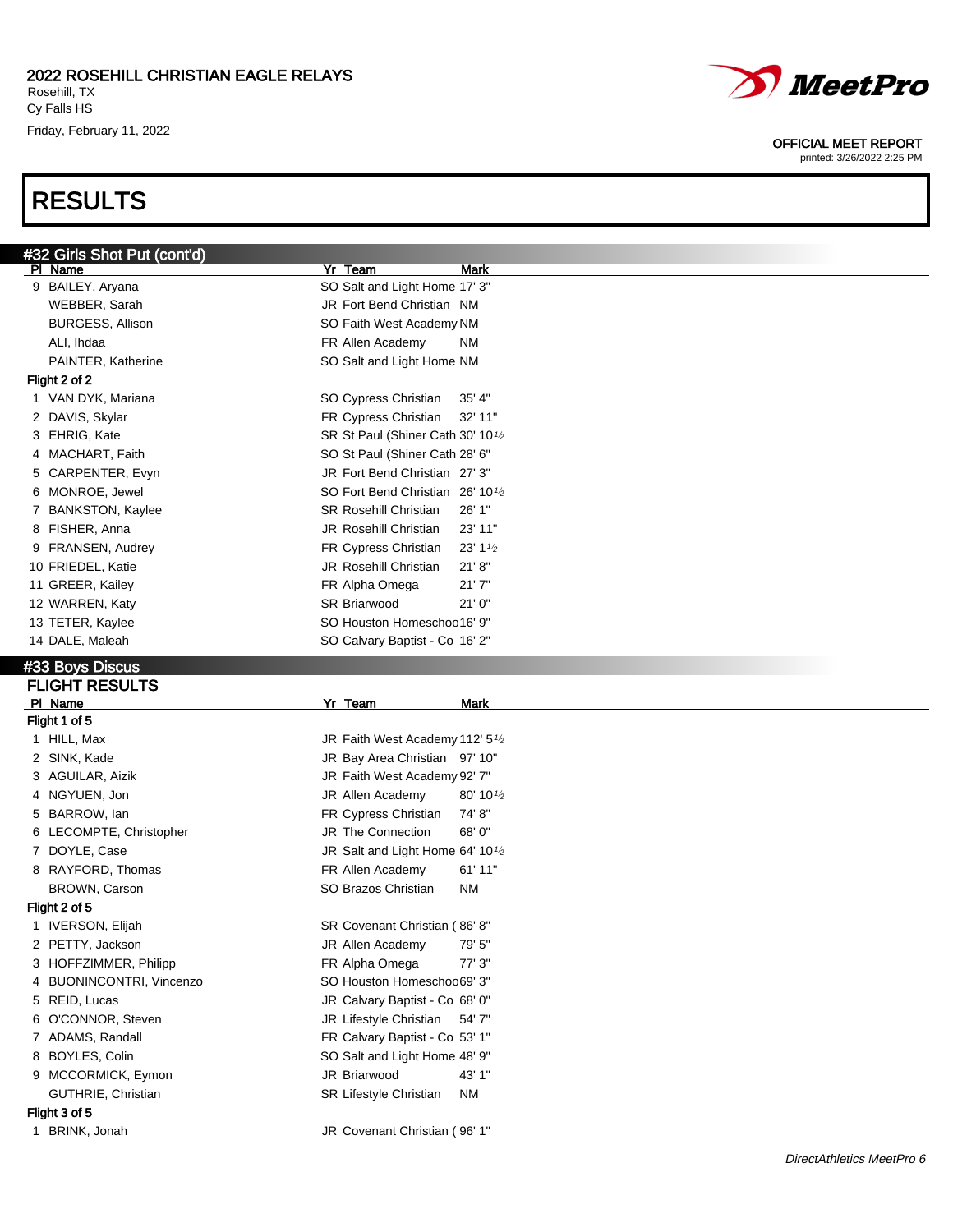### 2022 ROSEHILL CHRISTIAN EAGLE RELAYS

Rosehill, TX Cy Falls HS Friday, February 11, 2022

### RESULTS



#### OFFICIAL MEET REPORT

printed: 3/26/2022 2:25 PM

| #33 Boys Discus (cont'd) |                                          |
|--------------------------|------------------------------------------|
| PI Name                  | Yr Team<br>Mark                          |
| 2 TREVINO, Marcelino     | SO Bay Area Christian<br>86'0"           |
| 3 STRATTON, Luke         | SO Providence Classical 81' 7"           |
| 4 FOSHEE, Rhett          | FR Alpha Omega<br>81'5''                 |
| 5 WHALEY, James          | FR Briarwood<br>68' 11"                  |
| 6 DAVIES, Rhys           | FR Briarwood<br>68'7"                    |
| 7 HARRISON, Sam          | JR Covenant Christian (66' 9"            |
| 8 PRATT, Stefan          | FR Frassati Catholic<br>64' 4"           |
| PHILLIPS, Flavil         | SO Founders Christian NM                 |
| CUNNINGHAM, Daniel       | SO Salt and Light Home NM                |
| Flight 4 of 5            |                                          |
| 1 RANDALL, Ryan          | SR Cypress Christian<br>114' 11"         |
| 2 COLLINS, Eoghan        | SO Concordia Lutheran 107' 1"            |
| 3 OWEN, Andrew           | SO Cypress Christian<br>$97'$ $9"$       |
| 4 PETERS, Elliott        | JR St Paul (Shiner Cath 97' 8"           |
| 5 ANDERS, Gage           | FR St Paul (Shiner Cath 97' 7"           |
| 6 ZUBER, Jalon           | JR Fort Bend Christian 95' 9"            |
| 7 DUPU, Alex             | JR Providence Classical 93' 0"           |
| 8 FARLAND, Robert        | SO Bay Area Christian 87' 0"             |
| 9 TILLERY, Ben           | FR Brazos Christian<br>86' 5"            |
| SPEARS, Parker           | SO Brazos Christian<br>ΝM                |
| Flight 5 of 5            |                                          |
| 1 BUSCH, Jackson         | <b>SR Rosehill Christian</b><br>142' 5"  |
| 2 BUSCH, Grayson         | <b>SR Rosehill Christian</b><br>122' 2"  |
| 3 HIGGINBOTHAM, Curtis   | <b>SR Rosehill Christian</b><br>120' 5"  |
| 4 TWYFORD, Joseph        | JR St Paul (Shiner Cath 119' 2"          |
| 5 RAUCH, Jacob           | SO Cypress Christian<br>116'8"           |
| 6 FISK, Griffin          | SR Cypress Christian<br>108'8"           |
| 7 NGUYEN, Jason          | 103' 3"<br><b>SR Fort Bend Christian</b> |
| 8 MAREK, Cameron         | SR Alpha Omega<br>98' 9"                 |
| 9 DUCKSWORTH, Ivan       | SO Fort Bend Christian 95' 1"            |
| 10 SLABIC, Christian     | JR Cypress Christian<br>93' 0"           |
| #34 Girls Discus         |                                          |
| <b>FLIGHT RESULTS</b>    |                                          |
| PI Name                  | Yr Team<br><b>Mark</b>                   |
| Flight 1 of 2            |                                          |
| 1 PELLERIN, Angelica     | SR Houston Homeschoo68' 5"               |
| 2 FRANSEN, Audrey        | FR Cypress Christian<br>66' 6"           |

3 HARRISON, Victoria JR Fort Bend Christian 59' 8"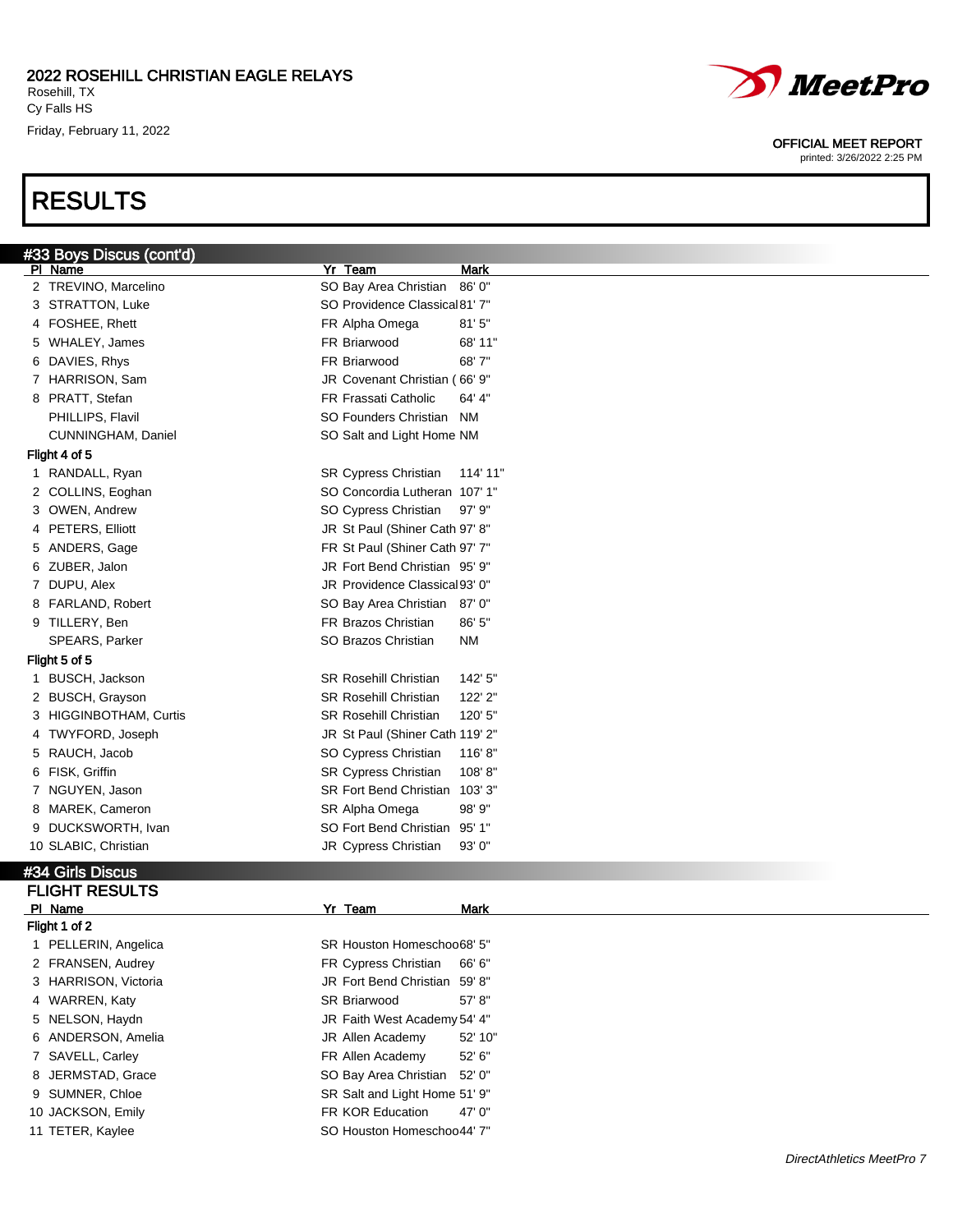# RESULTS



#### OFFICIAL MEET REPORT

printed: 3/26/2022 2:25 PM

| #34 Girls Discus (cont'd)<br>PI Name | Yr Team                         | <b>Mark</b> |
|--------------------------------------|---------------------------------|-------------|
| 12 NILSON, Katelyn                   | FR Lifestyle Christian          | 37'3''      |
| 13 DALE, Maleah                      | SO Calvary Baptist - Co 34' 11" |             |
| <b>BURGESS, Allison</b>              | SO Faith West Academy NM        |             |
| PAINTER, Katherine                   | SO Salt and Light Home NM       |             |
| ALI, Ihdaa                           | FR Allen Academy                | <b>NM</b>   |
| Flight 2 of 2                        |                                 |             |
| 1 VAN DYK, Mariana                   | SO Cypress Christian            | 111' 10"    |
| 2 STEIN, Lauren                      | FR Concordia Lutheran 98' 10"   |             |
| 3 DAVIS, Skylar                      | FR Cypress Christian            | 92'8"       |
| 4 MACHART, Faith                     | SO St Paul (Shiner Cath 86' 10" |             |
| 5 GREER, Kailey                      | FR Alpha Omega                  | 86' 8''     |
| 6 BANKSTON, Kaylee                   | <b>SR Rosehill Christian</b>    | 85' 0"      |
| 7 GARZA, Seryna                      | SR St Paul (Shiner Cath 77' 6"  |             |
| 8 FISHER, Anna                       | <b>JR Rosehill Christian</b>    | 74' 3"      |
| 9 CARPENTER, Evyn                    | JR Fort Bend Christian 74' 2"   |             |
| 10 MARLER, Carson                    | <b>SR Brazos Christian</b>      | 72'2"       |
| 11 PAYNE, Colleen                    | FR Salt and Light Home 71' 9"   |             |
| 12 FRIEDEL, Katie                    | <b>JR Rosehill Christian</b>    | 67'1"       |
| 13 FIKAC, Jessica                    | FR St Paul (Shiner Cath 67' 0"  |             |
| 14 SPAW, Morgan                      | FR Brazos Christian             | 66' 10"     |
| 15 PESCE, Annie                      | FR Frassati Catholic            | 60'1"       |
| 16 PAYTON, Grace                     | SR Fort Bend Christian 59' 1"   |             |

### Boys Scores

| <b>PI</b>      | Team                                | Code        | <b>Score</b>   |  |
|----------------|-------------------------------------|-------------|----------------|--|
|                | Rosehill Christian                  | <b>TBRC</b> | 96             |  |
| $\mathbf{2}$   | <b>Cypress Christian</b>            | <b>HNCC</b> | 72.5           |  |
| 3              | Bay Area Christian                  | <b>LCBA</b> | 44.5           |  |
| $\overline{4}$ | <b>Providence Classical</b>         | <b>SPPC</b> | 42             |  |
| 5              | St Paul (Shiner Catholic)           | <b>SHSP</b> | 37             |  |
| 6              | <b>Brazos Christian</b>             | <b>BRBC</b> | 21             |  |
| $\overline{7}$ | Alpha Omega                         | <b>HVAO</b> | 18             |  |
| 8              | Frassati Catholic                   | <b>SPFS</b> | 12             |  |
| 9              | Fort Bend Christian Academy         | <b>FBCA</b> | 11             |  |
| 10             | The Connection                      | <b>TCS</b>  | 8              |  |
| 11             | Concordia Lutheran                  | <b>TBCC</b> | 3              |  |
| 12             | <b>Houston Homeschool Athletics</b> | <b>HHA</b>  | $\overline{2}$ |  |
| 13             | Allen Academy                       | <b>ALAC</b> |                |  |
| 13             | Calvary Baptist - Conroe            | <b>COBS</b> |                |  |

| Girls Scores |                             |             |       |  |  |  |
|--------------|-----------------------------|-------------|-------|--|--|--|
| <b>PI</b>    | Team                        | Code        | Score |  |  |  |
|              | Cypress Christian           | <b>HNCC</b> | 91    |  |  |  |
| 2            | St Paul (Shiner Catholic)   | <b>SHSP</b> | 89    |  |  |  |
| 3            | Rosehill Christian          | TBRC        | 71    |  |  |  |
| 4            | Bay Area Christian          | LCBA        | 42    |  |  |  |
| 5            | <b>Providence Classical</b> | <b>SPPC</b> | -34   |  |  |  |
| 5            | Allen Academy               | <b>ALAC</b> | 34    |  |  |  |